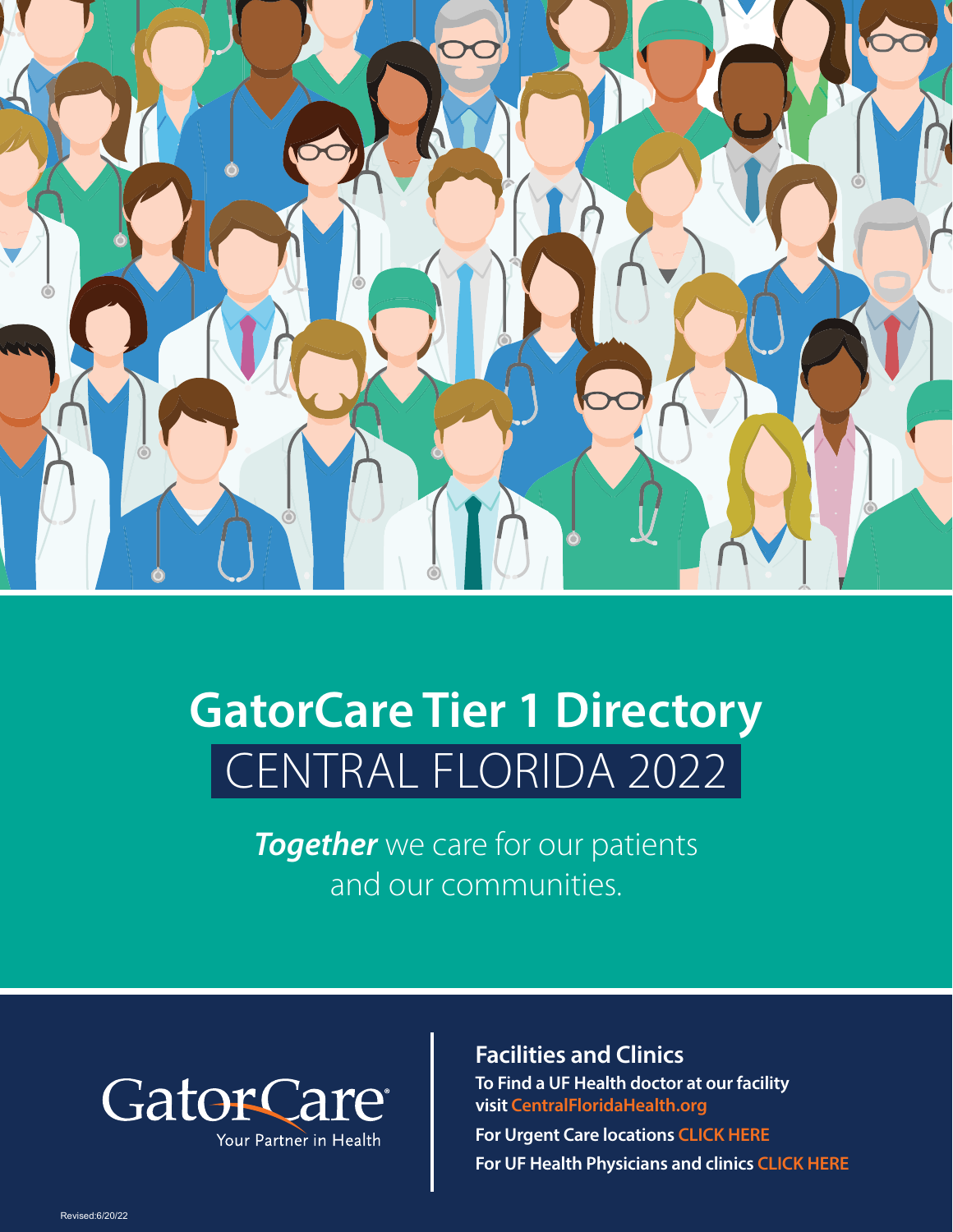#### **ALLERGY AND IMMUNOLOGY**

*Allergy Testing & Treatment - Nasal & Eye Allergies - Asthma - Eczema - Food Allergies - Insect Allergies - Drug Allergies Anaphylaxis*

#### **ALLERGY ASTHMA AND IMMUNOLOGY - LEESBURG - 8245 CR 44 LEG A 352-314-2929**

**8245 CR 44 Leg A Suite 1 Leesburg, FL 34748** 

**ALLERGY ASTHMA AND IMMUNOLOGY - VILLAGES - 910 OLD CAMP RD 352-391-1437**

**910 Old Camp Rd Suite 152 The Villages, FL 32162** 

#### **SIMED HEALTH, LLC 352-547-1016**

**3305 SW 34th Circle** 

**Ocala, FL 34474** 

#### **BEHAVIORAL HEALTH - ADDICTION MEDICINE & EATING DISORDERS**

*Addiction Evaluation & Treatment - Substance Abuse - Eating Disorders Evaluation & Treatment - Adult & Child Obesity Evaluation*

**UF HEALTH ADDICTION OUTPATIENT SVS - FLORIDA RECOVERY CENTER 352-265-4357**

**4001 SW 13th St.** 

**Gainesville, FL 32608** 

**BEHAVIORAL HEALTH - AUTISM**

*Austism Spectrum Disorder Treatment - Applied Behavior Analysis (ABA) Services*

**NEW DIRECTIONS BEHAVIORAL HEALTH NETWORK - AUTISM 866-287-9569**

**PLEASE CALL FOR ASSISTANCE FINDING A PROVIDER** 

 **Multiple Counties**

**BEHAVIORAL HEALTH - NEUROPSYCHOLOGY**

*Neuropsychological Assessments - Attention, Memory and Other Cognitive Complaints - Epilepsy - Cognitive Problems from Head Injury - Effects of Medication on Cognition*

**UF HEALTH CLINICAL AND HEALTH PSYCHOLOGY - SHANDS HOSPITAL 352-265-0294**

**1600 SW Archer Rd. G-901 Gainesville, FL 32610**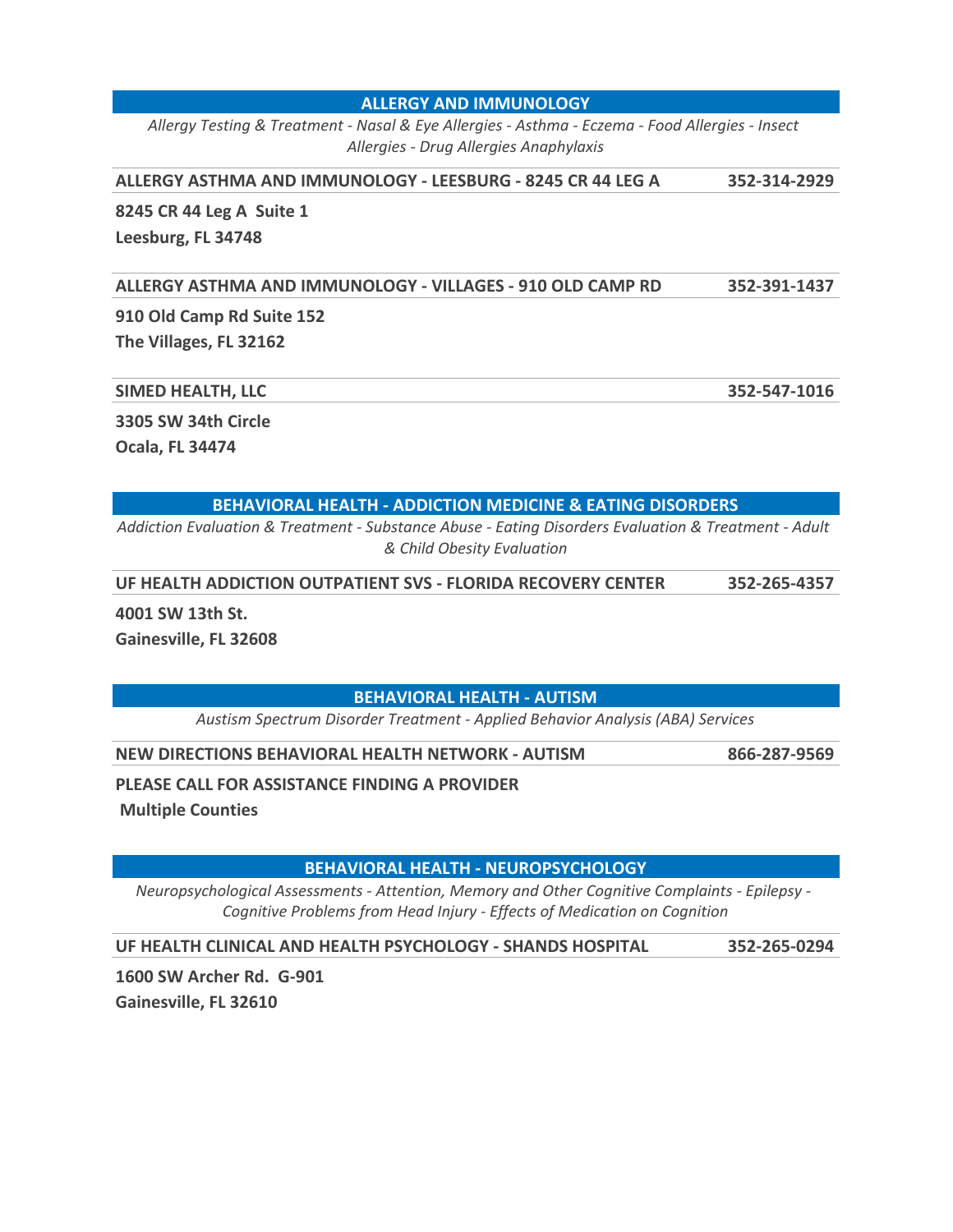#### **BEHAVIORAL HEALTH - PSYCHIATRY**

*Medication Management for Psychiatric Disorders - Depression - Anxiety - Bipolar Disorder - Schizophrenia - Obsessive-Compulsive Personality Disorder - Sleep Disorders*

#### **LIFESTREAM BEHAVIORAL CENTER 352-315-7800**

**2020 Tally Rd** 

**Leesburg, FL 34748** 

#### **BEHAVIORAL HEALTH - PSYCHOLOGY & THERAPY**

*Psychotherapy - Individual and Family Therapy - Psychological Evaluation and Treatment - Psychoeducational Assessment - Social Skills Therapy - Behavior Problems - Depression - Fear and Anxiety Disorders - Pain Management -*

#### **NEW DIRECTIONS BEHAVIORAL HEALTH-PSYCHOLOGY & THERAPY 866-287-9569**

#### **PLEASE CALL FOR ASSISTANCE FINDING A PROVIDER**

 **Multiple Counties**

#### **CARDIOLOGY**

*General Cardiology - Heart Failure/Transplant - Congenital Heart Disease - Arrhythmias/Electrophysiology - Peripheral Vascular Disease - Hypertension/Preventative Cardiology - Women & Heart Disease*

| <b>CARDIAC AND VASCULAR CONSULTANTS- LADY LAKE</b>    | 352-750-2040 |  |  |  |  |
|-------------------------------------------------------|--------------|--|--|--|--|
| 929 US Hwy 441 North Suite 201                        |              |  |  |  |  |
| Lady Lake, FL 32159                                   |              |  |  |  |  |
| <b>CARDIAC AND VASCULAR CONSULTANTS- THE VILLAGES</b> | 352-633-1966 |  |  |  |  |
| 1050 Old Camp Rd Suite 270                            |              |  |  |  |  |
| The Villages, FL 32162                                |              |  |  |  |  |

#### **CARDIAC SPECIALTY INSTITUTE LLC 352-530-2256**

**803 E Dixie Ave Leesburg, FL 34748** 

#### **CITRUS CARDIOLOGY CONSULTANTS 352-315-0627**

**801 E Dixie Ave Leesburg, FL 34748** 

#### **HEART OF THE VILLAGES PLC 352-674-2080**

**8575 NE 138th Ln Suite 203 Lady Lake, FL 32159**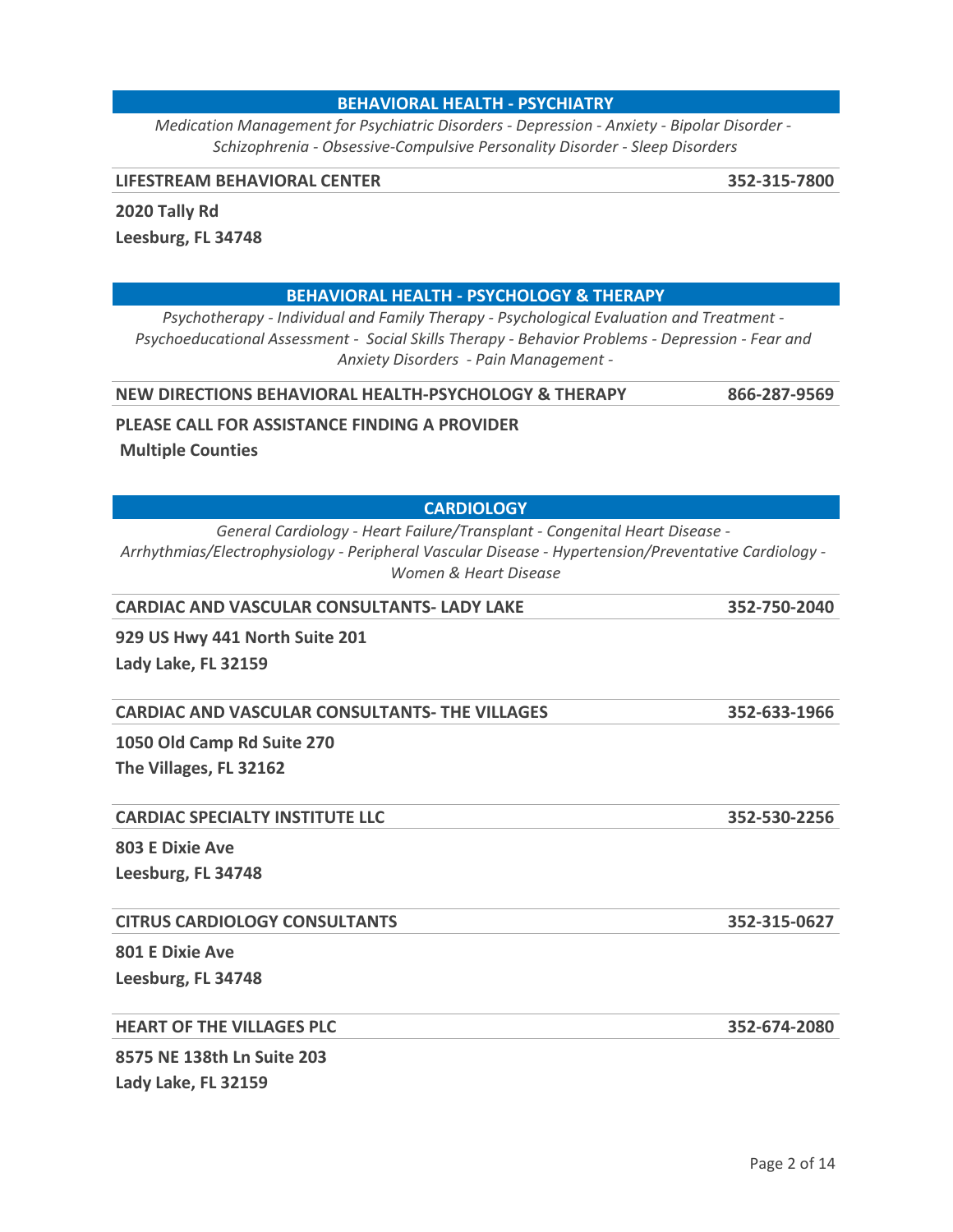# **KENNETH APPAH SAMPONG MD PA 352-728-5116 709 Physician Ct Leesburg, FL 34748**

## **NITZA ALVAREZ TORRES MD 352-504-3500**

**1400 US 27/441 Suite 537 The Villages, FL 32159** 

**THE VILLAGES HEALTH SYSTEM LLC 352-205-4032**

**DERMATOLOGY**

*General Dermatology - Skin Cancer*

**ALLIANT DERMATOLOGY PA 352-399-7295**

**8620A East CR 466** 

|  |  |  |  |  | <b>MACINNIS DERMATOLOGY PA</b> |  |
|--|--|--|--|--|--------------------------------|--|
|  |  |  |  |  |                                |  |

**17521 US Hwy 441 Suite 21**

**Mount Dora, FL 32757** 

**EAR, NOSE & THROAT (ENT)**

*Head & Neck Tumors - Nasal & Sinus Disorders - Allergy Testing & Treatment - Ear & Balance Disorders - Voice & Swallowing Disorders - Hearing Tests - Snoring & Sleep Apnea - Pediatric Otolaryngology - Rhinology*

**LAKE EAR, NOSE, THROAT & FACIAL PLASTIC SURGERY 352-728-2404**

**601 E Dixie Ave Suite 901 Leesburg, FL 34748** 

**ENDOCRINOLOGY**

*Osteoporosis - Type 1 & Type 2 Diabetes - Thyroid, Pituitary & Adrenal Disorders - Cholesterol/ Lipid Irregularities*

**HABASHY MICHEL MD 352-259-9970**

**920 Rolling Acres Rd Lady Lake, FL 32159** 

**MACINNIS DERMATOLOGY PA 352-350-5230**

**The Villages, FL 32162**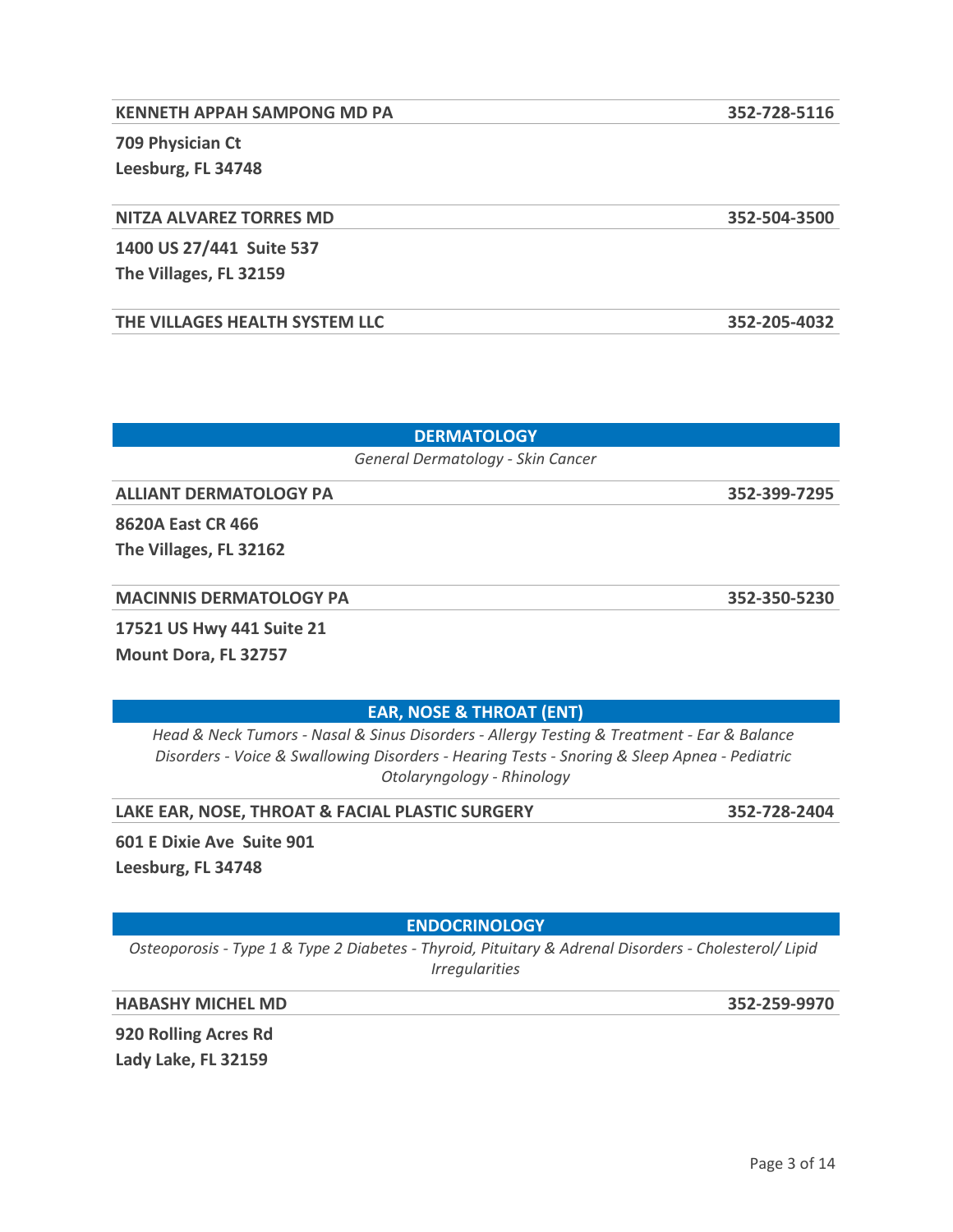**32735 Radio Rd Leesburg, FL 34788** 

**THE VILLAGES HEALTH SYSTEM LLC 352-205-4032**

# **FAMILY MEDICINE**

*Comprehensive Care - Acute & Chronic Illnesses - Cancer Screening - Dermatology - Geriatrics - Immunizations - Marriage & Family Counseling - Obstetrics - Minor Surgeries - Pediatrics - Sports Medicine - Women's Health*

**ASHLEY SHARMA MD PA 352-787-9600**

**33049 Professional Drive Suite 101 Leesburg, FL 34748** 

**ST FRANCIS PRIMARY CARE CLINIC 352-326-5584**

**620 South Lake Street Suite 2 Leesburg, FL 34748** 

| <b>FAMILY PRACTICE</b>            |              |  |  |  |
|-----------------------------------|--------------|--|--|--|
| <b>ANGEL E TAFUR MD</b>           | 352-350-6241 |  |  |  |
| 1503 Buenos Aires Blvd. Bldg. 160 |              |  |  |  |
| The Villages, FL 32159            |              |  |  |  |
| <b>CAREFIRST OF TAVARES</b>       | 352-742-0025 |  |  |  |
| 2631 W Burleigh Blvd              |              |  |  |  |
| Tavares, FL 32778                 |              |  |  |  |
| <b>MARY ANN TESALONA MD</b>       | 352-315-1161 |  |  |  |
| 32845 Radio Rd Suite 101          |              |  |  |  |
| Leesburg, FL 34748                |              |  |  |  |
| <b>SIMED HEALTH, LLC</b>          | 352-259-2894 |  |  |  |
| 929 N HWY 441 Suite 501           |              |  |  |  |

**Lady Lake, FL 32159**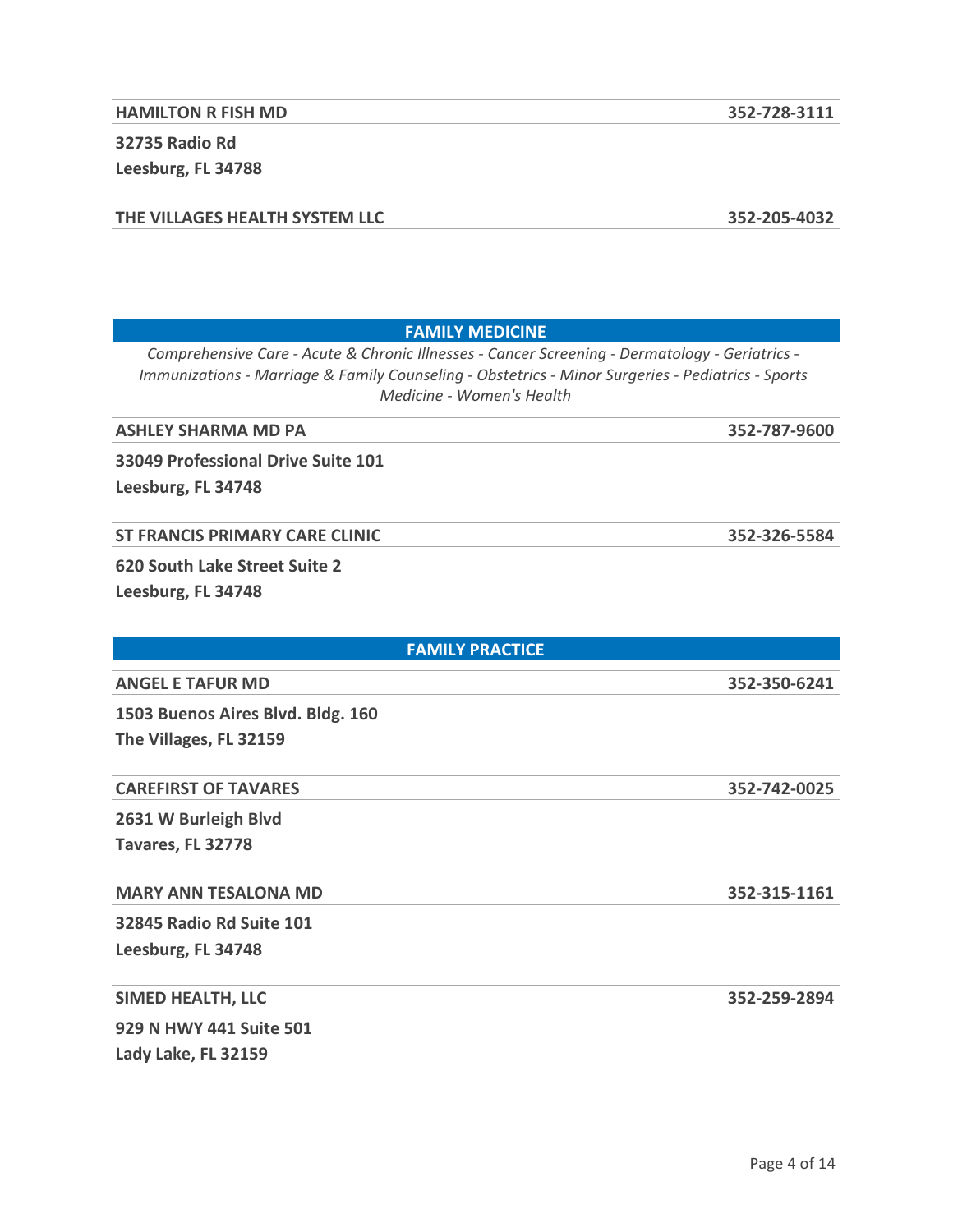| <b>GASTROENTEROLOGY</b>                                                                                                                                                            |              |
|------------------------------------------------------------------------------------------------------------------------------------------------------------------------------------|--------------|
| Biliary & Pancreatic Diseases - Endoscopic Procedures - Gastrointestinal Cancer - Inflammatory Bowel<br>Disease - Liver Diseases & Transplantation - Stomach & Intestinal Diseases |              |
| <b>ADVANCED GASTROENTEROLOGY AND SURGERY ASSOCIATES</b>                                                                                                                            | 352-323-8868 |
| <b>8100 County Rd 44</b>                                                                                                                                                           |              |
| Leesburg, FL 34788                                                                                                                                                                 |              |
| <b>GATROENTEROLOGY &amp; NUTRITION OF CENTRAL FLORIDA</b>                                                                                                                          | 352-315-4111 |
| 822 Perkins Street                                                                                                                                                                 |              |
| Leesburg, FL 34748                                                                                                                                                                 |              |
| <b>LAKE GASTROENTEROLOGY ASSOCIATION</b>                                                                                                                                           | 352-383-5200 |
| 1858 Mayo Drive                                                                                                                                                                    |              |
| Tavares, FL 32778                                                                                                                                                                  |              |
| THE VILLAGES HEALTH SYSTEM LLC                                                                                                                                                     | 352-205-4032 |
|                                                                                                                                                                                    |              |

| <b>GENERAL PRACTICE</b>           |              |
|-----------------------------------|--------------|
| <b>PREMIER MEDICAL ASSOCIATES</b> | 352-259-2159 |
| $\frac{1}{2}$<br>_ _ _ _          |              |

**1580 Santa Barbara Blvd #1008 The Villages, FL 32159** 

#### **HAND CENTER**

**SIMED HEALTH, LLC - LADY LAKE 352-751-0981**

**929 N Hwy 441 Lady Lake, FL 32159** 

**SIMED HEALTH, LLC - OCALA 352-751-0981**

**3305 SW 34th Circle Ocala, FL 34474**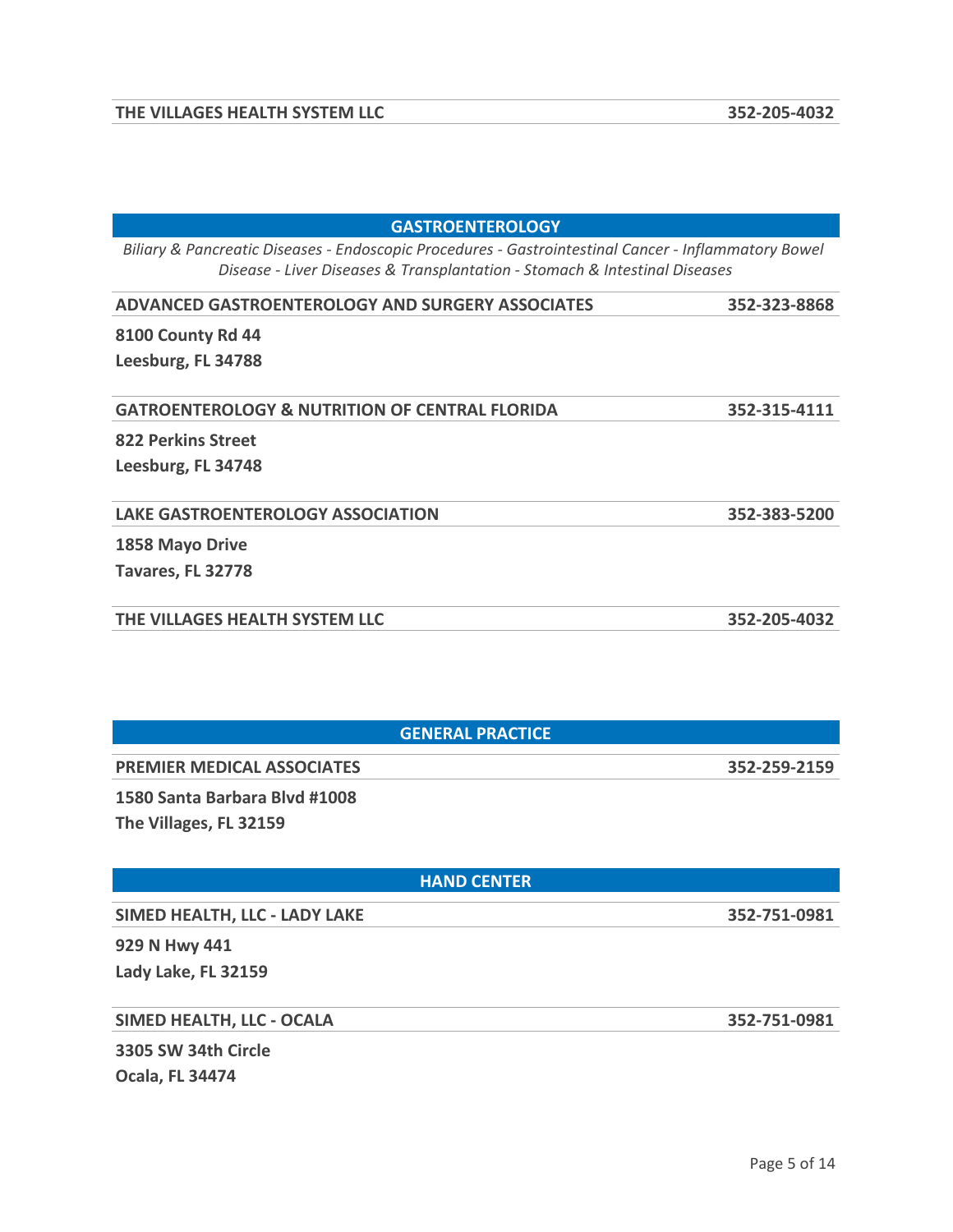#### **INFECTIOUS DISEASE**

*AIDS - Central Nervous System Infections - Fungal Infections - Bone & Tissue Infections*

#### **FLORIDA HEALTH CARE LLC 352-350-2474**

## **918 Rolling Acres Rd Suite 8**

**Lady Lake, FL 32159** 

| <b>INTERNAL MEDICINE</b>                                                                                                                                                                                                   |              |
|----------------------------------------------------------------------------------------------------------------------------------------------------------------------------------------------------------------------------|--------------|
| Personalized, Comprehensive & Specialized Care for Adults - High Blood Pressure, Diabetes & Heart<br>Disease - Osteoporosis Screening - Immunizations - EKG - Cholesterol & Glucose Testing - Pre-Surgical<br>Consultation |              |
| <b>ADULT MEDICINE OF LAKE COUNTY</b>                                                                                                                                                                                       | 352-383-8222 |
| 3619 Lake Center Dr                                                                                                                                                                                                        |              |
| Mount Dora, FL 32757                                                                                                                                                                                                       |              |
| <b>DAVID R LICHTINGER DO PA</b>                                                                                                                                                                                            | 352-360-0400 |
| 29320 US Hwy 27                                                                                                                                                                                                            |              |
| Leesburg, FL 34748                                                                                                                                                                                                         |              |
| <b>DELCARE PA</b>                                                                                                                                                                                                          | 352-307-9515 |
| 10770 SE 173 Street                                                                                                                                                                                                        |              |
| Summerfield, FL 34491                                                                                                                                                                                                      |              |
| <b>FLORIDA INTERNAL MEDICINE</b>                                                                                                                                                                                           | 352-365-0099 |
| 620 South Lake Street Suite 6                                                                                                                                                                                              |              |
| Leesburg, FL 34748                                                                                                                                                                                                         |              |
| <b>HEALTH FIRST INTERNAL MEDICINE</b>                                                                                                                                                                                      | 352-633-8681 |
| 13953 NE 86th Terrace Suite 101                                                                                                                                                                                            |              |
| Lady Lake, FL 32159                                                                                                                                                                                                        |              |
| <b>LAKEVIEW INTERNAL MEDICINE PA - LEESBURG - FERN DRIVE</b>                                                                                                                                                               | 352-835-5503 |
| <b>410 Fern Drive</b>                                                                                                                                                                                                      |              |
| Leesburg, FL 34748                                                                                                                                                                                                         |              |
| LAKEVIEW INTERNAL MEDICINE PA - LEESBURG - US HWY 441                                                                                                                                                                      | 352-460-4004 |
| 1801 US HWY 441 Bldg. 100                                                                                                                                                                                                  |              |
| Leesburg, FL 34748                                                                                                                                                                                                         |              |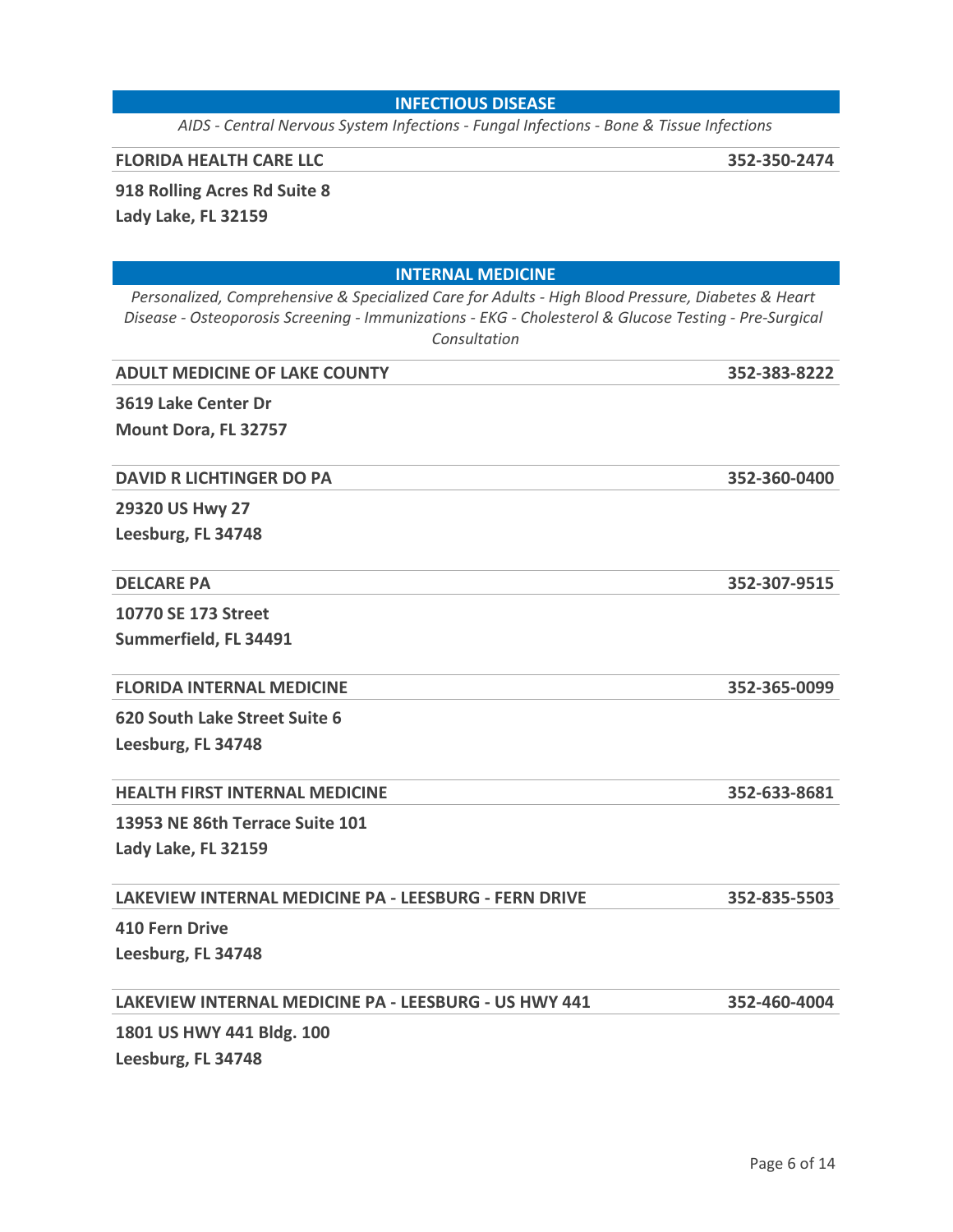| LAKEVIEW INTERNAL MEDICINE PA - MOUNT DORA - N HWY 19A              | 352-589-5900 |
|---------------------------------------------------------------------|--------------|
| 4685 N HWY 19A                                                      |              |
| Mount Dora, FL 32757                                                |              |
|                                                                     |              |
| <b>LAKEVIEW INTERNAL MEDICINE PA - MOUNT DORA - US HWY 441</b>      | 352-735-3755 |
| 18550 US HWY 441                                                    |              |
| Mount Dora, FL 32757                                                |              |
| LAKEVIEW INTERNAL MEDICINE PA - SUMMERFIELD                         | 352-307-9925 |
| 10250 SE 167th Place Rd Unit 5                                      |              |
| Summerfield, FL 34491                                               |              |
| <b>LAKEVIEW INTERNAL MEDICINE PA - VILLAGES - E COUNTY ROAD 466</b> | 352-600-5613 |
| 8640 E County Road 466 Suite A                                      |              |
| The Villages, FL 32162                                              |              |
|                                                                     |              |
| <b>LAKEVIEW INTERNAL MEDICINE PA - VILLAGES - LAUREL MANOR DR</b>   | 352-633-5282 |
| 1950 Laurel Manor Dr Suite 150                                      |              |
| The Villages, FL 32162                                              |              |
| LAKEVIEW INTERNAL MEDICINE PA - VILLAGES - OLD CAMP RD              | 352-775-4868 |
| 910 Old Camp Rd Bldg. 200                                           |              |
| The Villages, FL 32162                                              |              |
| <b>LUNA BECK MD</b>                                                 | 352-307-7940 |
| 17820 SE 109th Ave. Suite 107                                       |              |
| Summerfield, FL 34491                                               |              |
| <b>MID FLORIDA PRIMARY CARE</b>                                     | 352-728-4242 |
| <b>401 W N Blvd</b>                                                 |              |
| Leesburg, FL 34748                                                  |              |
| <b>PETER ANKOH MD</b>                                               | 352-728-2999 |
| <b>1107 West Dixie Avenue</b>                                       |              |
| Leesburg, FL 34748                                                  |              |
| <b>QUALITY PHYSICIAN GROUP PLLC</b>                                 | 352-365-1224 |
| 33049 Professional Drive Suite 103                                  |              |
| Leesburg, FL 34748                                                  |              |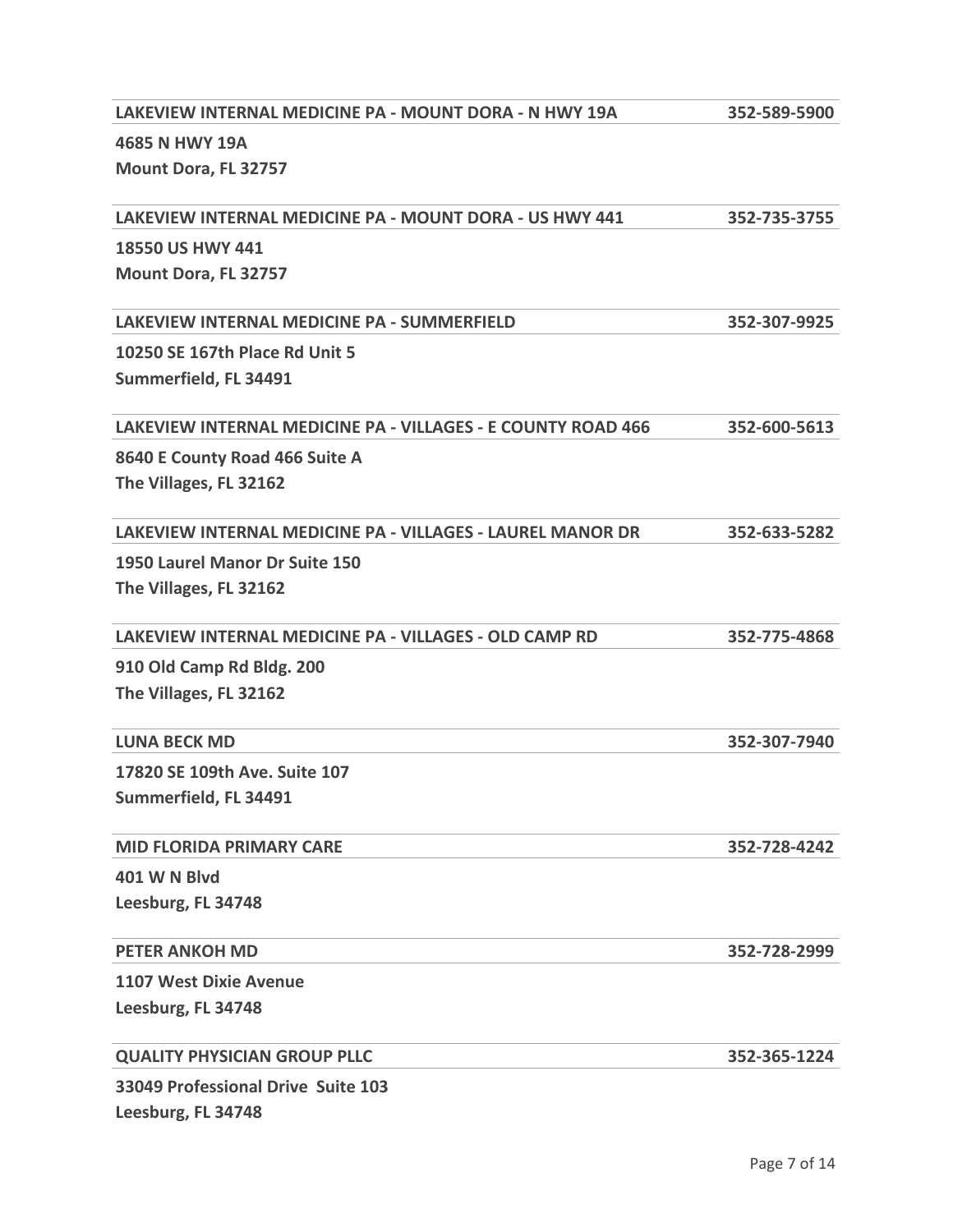#### **ROMULO J CAMOGLIANO MD 352-259-3435**

**1400 N. US Hwy 441, Suite 902 The Villages, FL 32159** 

#### **SINAI INTERNAL MEDICINE SPECIALIST, PA 352-753-2224**

**910 Old Camp Rd The Villages, FL 32162** 

**THE VILLAGES HEALTH SYSTEM LLC 352-205-4032**

**WEIRSDALE FAMILY HEALTH CENTER 352-669-3175**

**16400 S Highway 25 Weirsdale, FL 32195** 

*Kidney Transplantation - Chronic Kidney Disease - Hypertension- Glomerulonephritis - Stone Disease - Diabetic Kidney Disease - Pregnancy Related Kidney Diease - Primary Aldosteronism - Renal Artery Stenosis - Lupus Nephritis*

**NEPHROLOGY**

**QUALITY PHYSICIAN GROUP PLLC 352-365-1224**

**33049 Professional Drive Suite 103 Leesburg, FL 34748** 

**NEUROLOGY** *Epilepsy - Alzheimer's Disease - Multiple Sclerosis - Stroke - Muscular Dystrophy - Amyotrophic Lateral Sclerosis - Neuropathies - Myasthenia Gravis - Parkinson's Disease - Dystonia - Essential Tremors -* 

**MOHAMMAD A CHOUDRY MD 352-323-1758**

**26218 US HWY 27 Suite 105**

**Leesburg, Fl 34748** 

**NEUROLOGICAL ASSOCIATES OF LAKE COUNTY 352-787-7611**

**601 Medical Plaza Dr Suite 601 Leesburg, FL 34748** 

*Tourette's Syndrome - Ataxia - Huntington's Disease*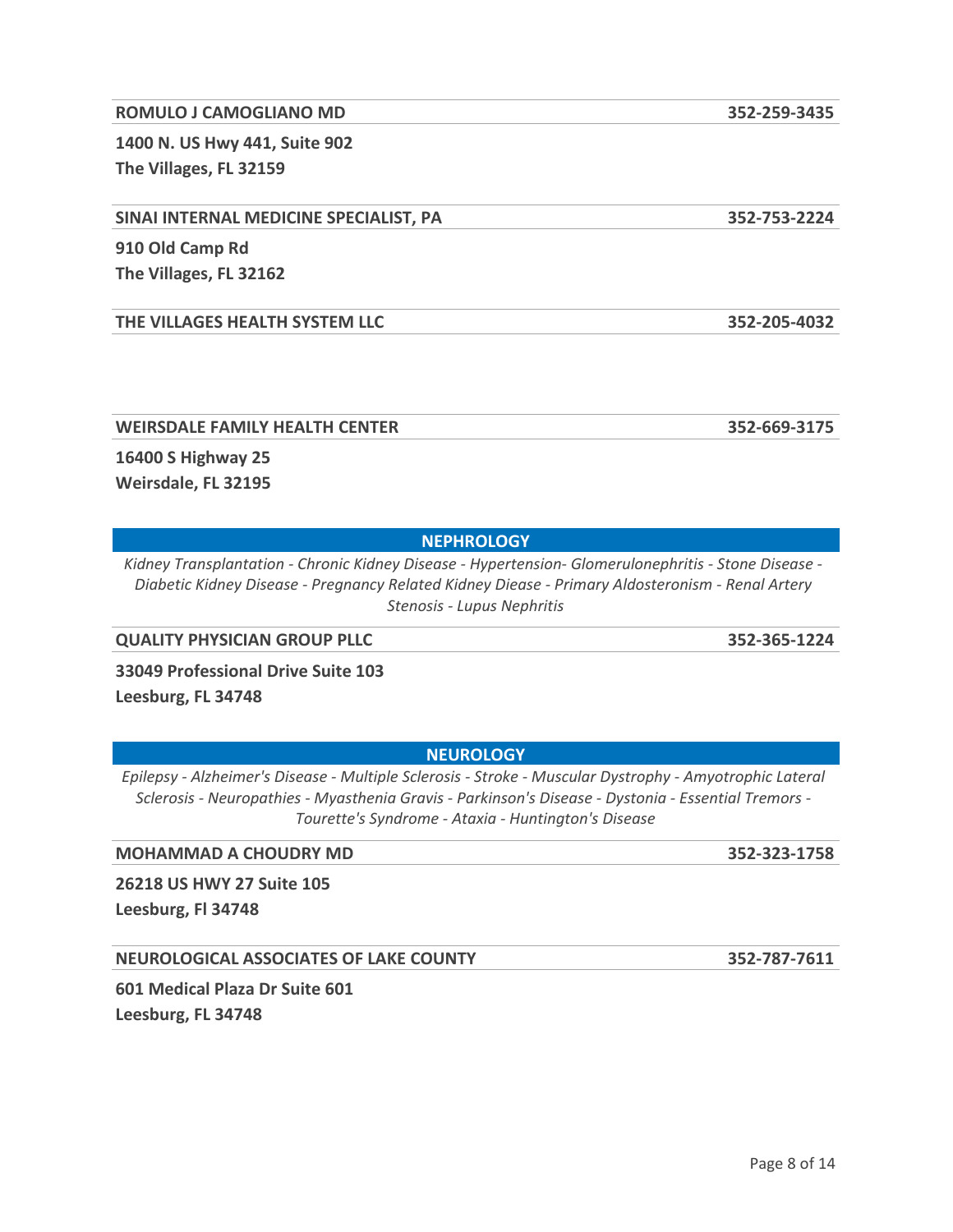#### **OBSTETRICS & GYNECOLOGY**

*General Gynecology - Obstetrics - Incontinence - Gynecologic Oncology - High Risk Obstetrics*

#### **ADVANCED OB/GYN 352-728-3898**

**1414 E Main St Suite 1**

**Leesburg, FL 34748** 

#### **LAKE OB/GYN ASSOCIATES OF MID-FLORIDA LLC 352-787-1535**

**601 E Dixie Ave Medical Plaza 401 Leesburg, FL 34748** 

#### **THE VILLAGES HEALTH SYSTEM LLC 352-205-4032**

**WENDELL J COURTNEY MD 352-787-1001**

**601 East Dixie Avenue Suite 301 Leesburg, FL 34748** 

#### **OPHTHALMOLOGY**

*Cataract & Implant Surgery - General Eye Exam - Corneal Disease & Surgery - Diseases & Surgery of the Retina & Vitreous - Eyelid Surgery - Glaucoma Consultation & Surgery - Eye Trauma - Macular Degeneration - Diabetic Eye Care - Pediatric Eye Care*

**LAKE EYE ASSOCIATES 352-365-2020**

**601 E Dixie Ave Suite 201 Leesburg, FL 34748** 

**MID FLA EYE CENTER - LEESBURG - N. 14TH STREET 352-787-5900**

**600 N. 14th Street Leesburg, FL 34748** 

**MID FLA EYE CENTER - SUMMERFIELD - S.E. 109TH TERRACE ROAD 352-347-2100**

**17556 S.E. 109th Terrace Road Summerfield, FL 34491** 

**MID FLORIDA EYE CENTER-MOUNT DORA-US HWY 441 352-735-2020**

**17560 US Hwy 441 Mount Dora, FL 32757**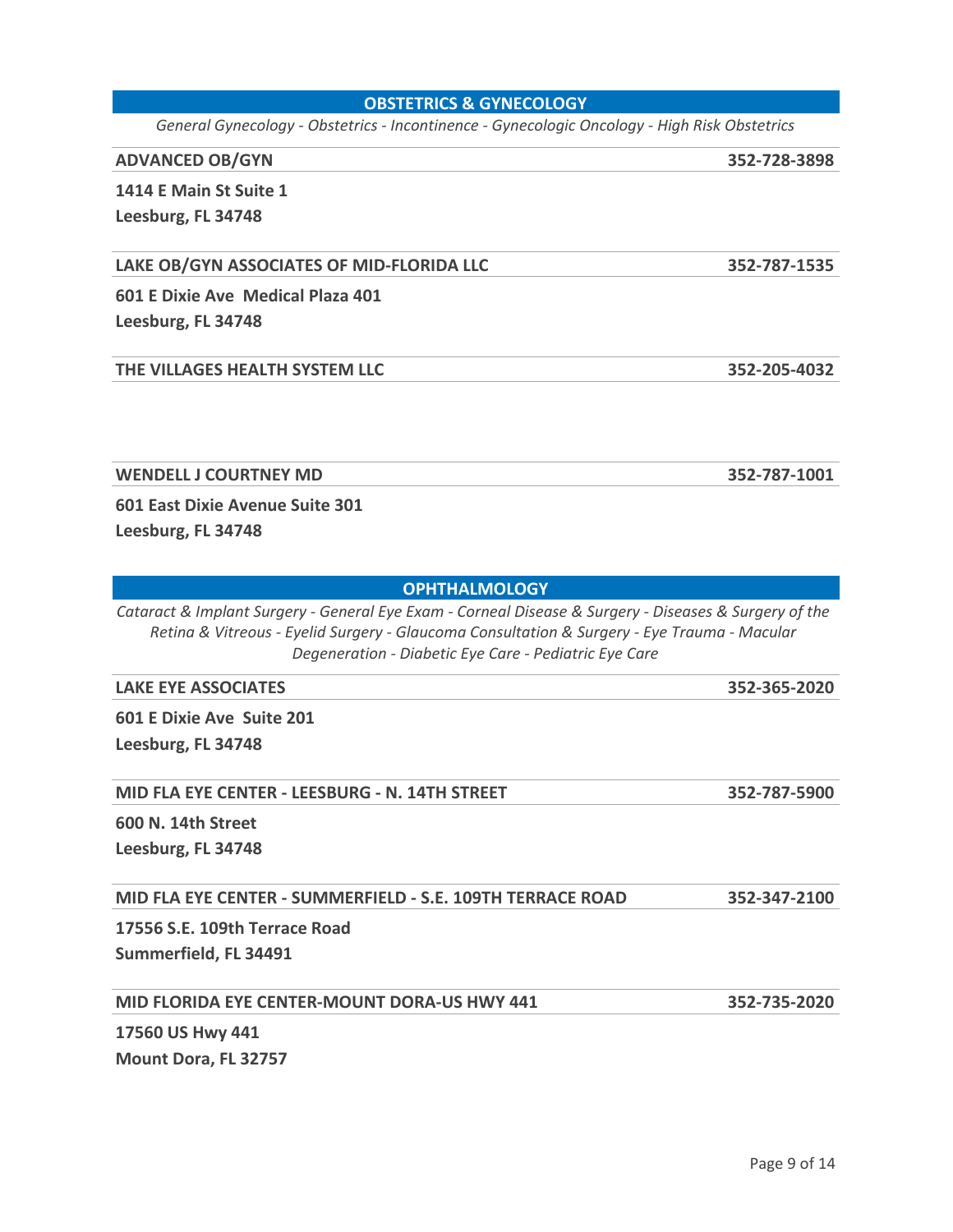#### **MID FLORIDA EYE CENTER-WILDWOOD-WILLIAMSBURG LANE 352-735-2020**

**5743 Williamsburg Lane Wildwood, FL 34785** 

#### **ST LUKES AT THE VILLAGES PA 352-350-8484**

**1050 Old Camp Rd Bldg. 230**

**The Villages, FL 32162** 

#### **ORTHOPAEDICS & REHABILITATION**

*Back Pain - Foot & Ankle Surgery - Hand, Shoulder & Upper Extremity Surgery - Joint Replacements - Orthopaedic Oncology - Orthopaedic Immediate Care & Trauma Surgery - Pediatric Orthopaedics - Physical Medicine & Rehabilitation - Sports Medicine*

**UF HEALTH ORTHOPAEDICS & SPORTS MEDICINE – SPANISH SPRINGS 352-259-5658**

**1501 N US Highway 441 Building 1800, Suite 1832**

**The Villages, FL 32159** 

|--|

**701 Medical Plaza Dr. Leesburg, FL 34748** 

**UF HEALTH ORTHOPEDIC SURGERY - SUMMERFIELD - SE 170 PLACE 352-273-7001**

**10435 SE 170 Place Summerfield, FL 34491** 

#### **ADVANCED ORTHOPEDICS INSTITUTE 352-751-2862**

**1400 N US HWY 441 Suite 552 The Villages, FL 32159** 

#### **SIMED HEALTH, LLC 352-751-0981**

**929 N HWY 441 Suite 401 Lady Lake, FL 32159** 

**THE VILLAGES HEALTH SYSTEM LLC 352-205-4032**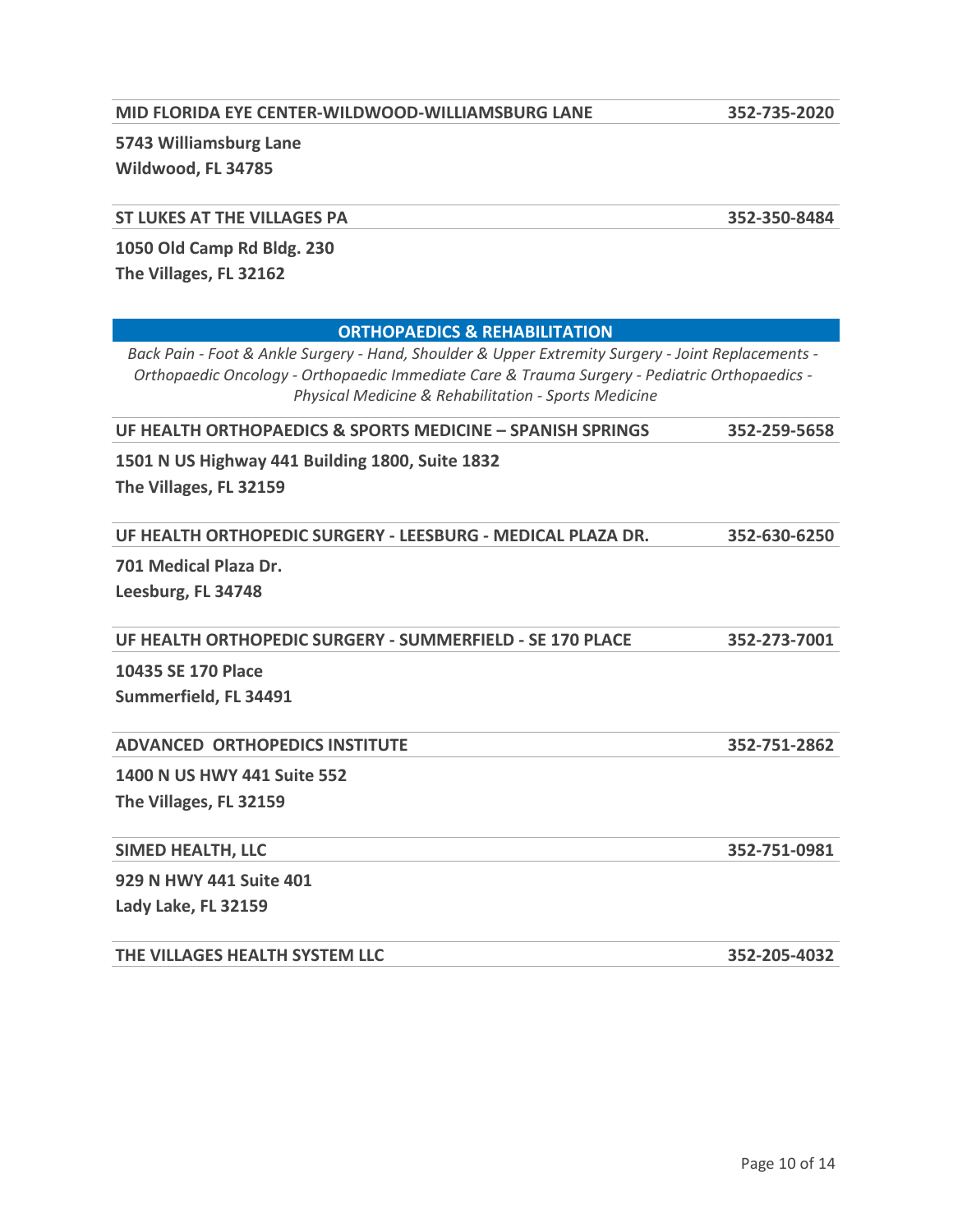#### **PAIN MEDICINE**

*Chronic Pain - Pain Evaluation - Headache - Facial Pain*

#### **PAIN AND SPINE CENTERS OF FLORIDA 352-343-7246**

**8136 Centralia Ct Suite 103**

**Leesburg, FL 34748** 

**PEDIATRIC PRIMARY CARE**

 *Well-Child and Sick Visits - Immunizations - Adolescent Preventative Care - Hearing and Vision Screening - Attention Deficit Hyperactive Disorder and Child Development - Pediatric Fitness*

#### **UF HEALTH PEDIATRICS - OCALA 352-732-8955**

**1500 SE 17th Street Suite 600 Ocala, FL 34471** 

#### **ALEX USON MD 352-323-0094**

**1039 W Dixie Ave Leesburg, FL 34748** 

#### **PEDIATRIC SERVICES & BREATHING CENTER 352-751-4958**

**1400 N US 441 BLDG 940 Suite 942 The Villages, FL 32159** 

#### **SILVER LAKE PEDIATRICS PA 352-314-2275**

**33017 Professional Drive Leesburg, FL 34748** 

#### **PHYSICAL MEDICINE & REHABILITATION**

*Evaluation and Treatment of Disorders of the Skeletal System and Associated Muscles, Joints, and Ligaments*

#### **BERNADETTE SANTOS MD** 352-259-6334

**1503 Buenos Aires Blvd. Suite 180 The Villages, FL 32159** 

**PODIATRY**

*Evaluation and Treatment of the Foot, Ankle, and Lower Leg*

**LAKE FOOT AND ANKLE PA 352-728-1252**

**1330 Citizens Blvd Suite 301 Leesburg, FL 34748**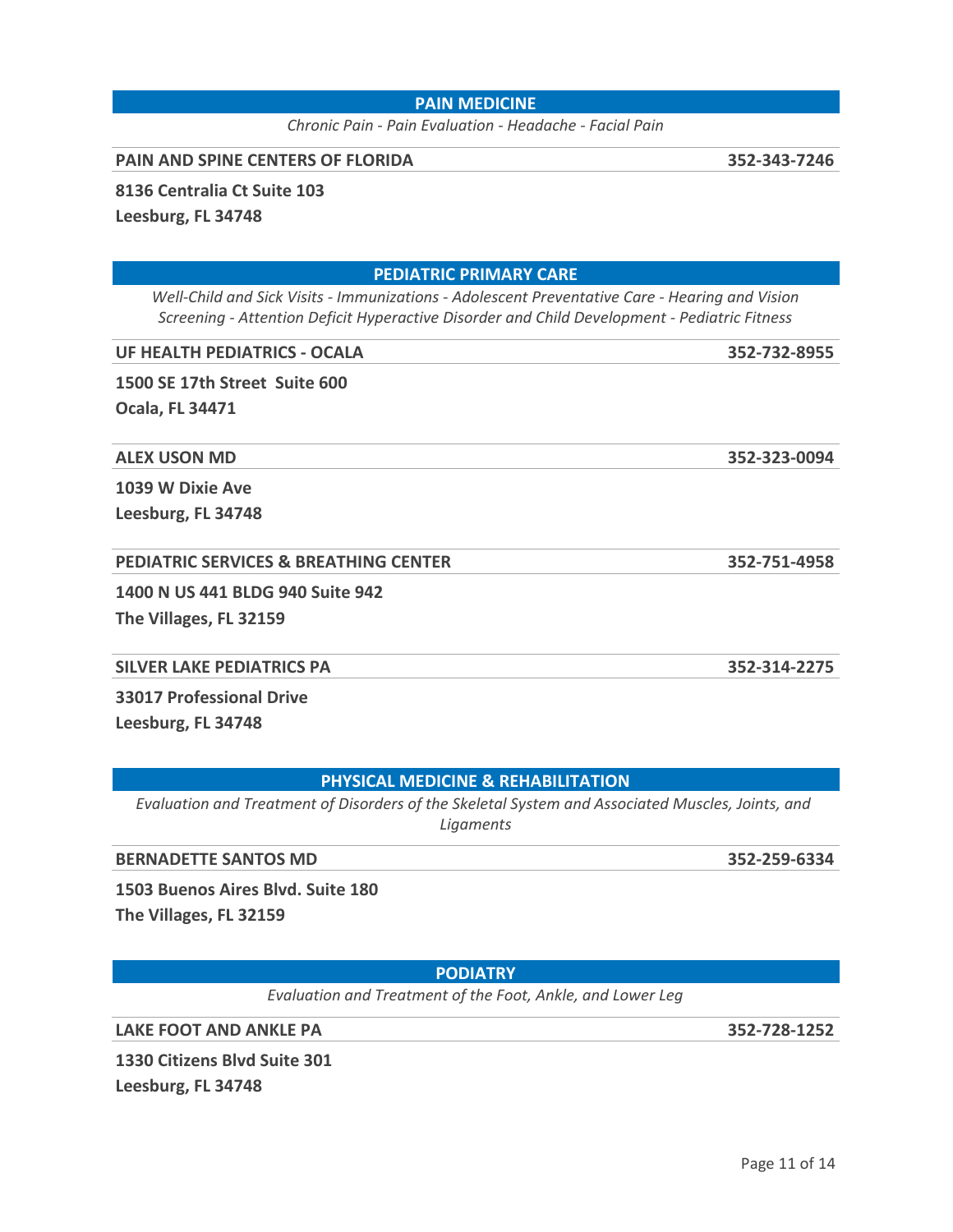#### **TRI COUNTY FOOT & ANKLE 352-259-1919**

## **1585 Santa Barbara Blvd Suite B The Villages, FL 32159**

| <b>PULMONARY DISEASE</b>                                                                                                                                                                                                                                      |              |  |  |  |
|---------------------------------------------------------------------------------------------------------------------------------------------------------------------------------------------------------------------------------------------------------------|--------------|--|--|--|
| Asthma - Lung Cancer - Cystic Fibrosis - Emphysema - Tuberculosis - Pulmonary Hypertension - Alpha 1<br>Deficiency - Lung Transplantation - Pulmonary Fibrosis - Respiratory Failure - Sleep Disorders - COPD -<br>Pleural Disease - Interventional Pulmonary |              |  |  |  |
| LAKE PULMONARY AND SLEEP DISORDERS CLINIC                                                                                                                                                                                                                     | 352-728-0709 |  |  |  |
| 501 Medical Plaza Drive Suite 102<br>Leesburg, FL 34748                                                                                                                                                                                                       |              |  |  |  |
| <b>OCALA LUNG &amp; CRITICAL CARE</b>                                                                                                                                                                                                                         | 352-732-5552 |  |  |  |
| 1834 SW First Ave Suite 101<br><b>Ocala, FL 34471</b>                                                                                                                                                                                                         |              |  |  |  |
| <b>PEDIATRIC SERVICES &amp; BREATHING CENTER</b>                                                                                                                                                                                                              | 352-751-4958 |  |  |  |
| 1400 N US 441 BLDG 940 Suite 942<br>The Villages, FL 32159                                                                                                                                                                                                    |              |  |  |  |
| PULMONARY GROUP OF CENTRAL FLORIDA                                                                                                                                                                                                                            | 352-728-0709 |  |  |  |
| 501 Medical Plaza Drive Suite 102<br>Leesburg, FL 34748                                                                                                                                                                                                       |              |  |  |  |

#### **SERGIO L BALINGIT JR MD 352-751-0448**

**1501 N. US Hwy 441 Suite 1208 The Villages, FL 32159** 

#### **RHEUMATOLOGY**

*Rheumatoid Arthritis - Other Forms of Arthritis - Systemic Lupus Erythematosus - Temperal Arteritis & Vasculitis - Sjogren's Syndrome - Polymyositis - Scleroderma - Autoimmune Disorders*

#### **KENNETH STARK MD 352-343-7735**

**1613 Banning Beach Rd** 

**Tavares, FL 32778** 

#### **THE VILLAGES HEALTH SYSTEM LLC 352-205-4032**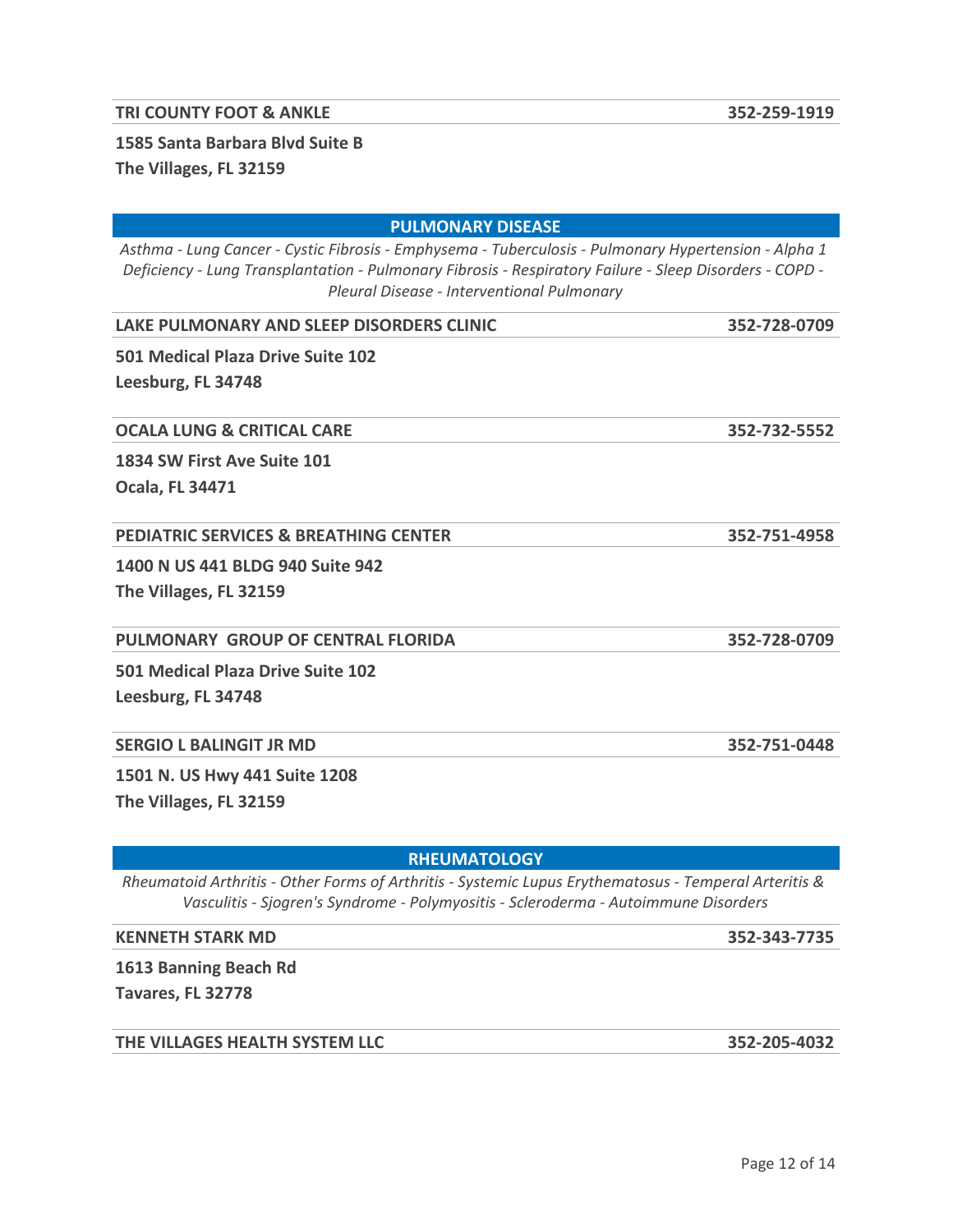*GI - Oncologic & Endocrine Surgery - Bariatric & Laparoscopic Surgery - Breast Surgery - Burn/Trauma/Acute Care Surgery - Colorectal Surgery - Gastroesophageal Surgery - Liver, Pancreatic, & Biliary Surgery - Sarcoma/Soft Tissue Cancer - Hand Surgery*

**UF HEALTH GENERAL SURGERY - LEESBURG - CENTRALIA COURT 352-787-9111**

**8112 Centralia Court Suite 101 Leesburg, FL 34748** 

**UF HEALTH GENERAL SURGERY - LEESBURG - E DIXIE AVE 352-728-8088**

**601 E Dixie Ave Suite 801 Leesburg, FL 34748** 

**UF HEALTH GENERAL SURGERY - THE VILLAGES 352-751-8960**

**1400 N. US HWY 441 Suite 526**

**The Villages, FL 32159** 

#### **SURGERY - PLASTIC SURGERY**

*Plastic Surgery - Reconstructive Surgery*

**BOSSHARDT & MARZEK PLASTIC SURGERY ASSOCIATES 352-742-0079**

**1879 Nightingale Lane Tavares, FL 32778** 

**SURGERY - SPINAL**

**CENTRAL FLORIDA SPINE INSTITUTE 352-873-7770**

**17820 SE 109th Ave. Suite 106B**

**Summerfield, FL 34491** 

**SURGERY - THORACIC & CARDIOVASCULAR SURGERY**

*Coronary Artery Bypass Graft Surgery - Aortic Surgery - Valve Surgery - Abnormal Heart Rythms - Heart & Lung Transplantation - Lung Surgery - Adult Congenital Heart Surgery*

**UF HEALTH CARDIOTHORACIC SURGERY - LEESBURG 352-787-9838**

**700 Doctors Court Leesburg, FL 34748** 

**SURGERY - GENERAL SURGERY**